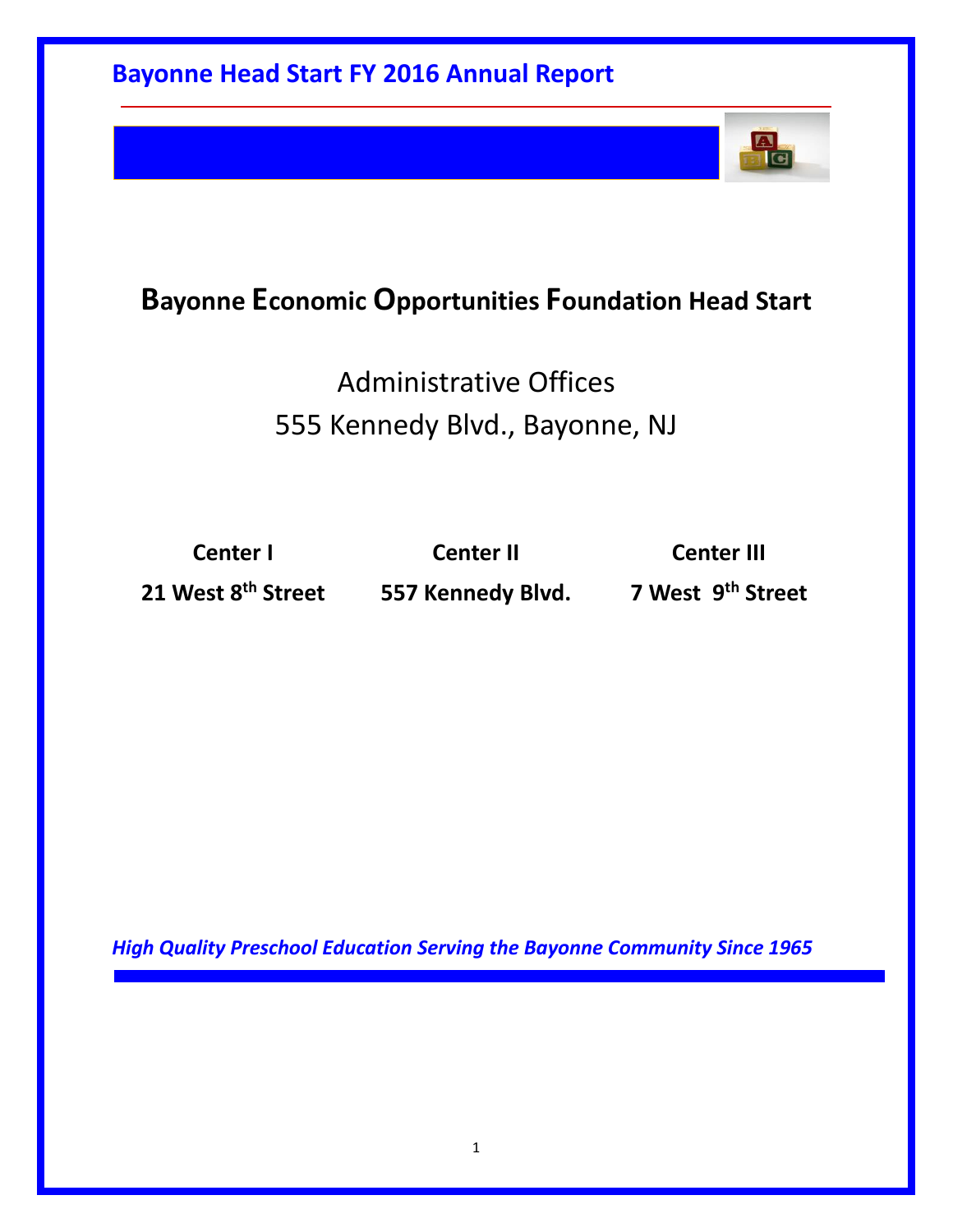

### Table of Contents

| <b>INTRODUCTION and MISSION</b>                      | 3  |
|------------------------------------------------------|----|
| <b>DESCRIPTION OF THE PROGRAM</b>                    | 4  |
| Knowledge and Skills Domains                         | 5  |
| <b>Domain Elements</b>                               | 5  |
| <b>EARLY CHILDHOOD EDUCATION</b>                     | 5  |
| STAFF TRAINING & PROFESSIONAL CREDENTIALS            | 6  |
| <b>INDIVIDUALIZATION</b>                             | 7  |
| FY 2016 ENROLLMENT FACTS and ENROLLMENT STATISTICS   | 8  |
| FY 2016 Health Insurance Indicators                  | 9  |
| FY 2016 Health Services Performance Indicators       | 9  |
| FY 2016 Disabilities Screening and Assessment        | 9  |
| <b>GOVERNANCE and MANAGEMENT</b>                     | 10 |
| <b>FINANCIAL AUDIT</b>                               | 11 |
| FY 2016 Budgetary Expenditures                       | 11 |
| FUNDING SOURCES and Proposed FY 2017 Budget          | 12 |
| <b>SPECIAL SERVICES FOR CHILDREN</b>                 | 12 |
| <b>Preschool Disabilities Services</b>               | 13 |
| Speech and Language Services for Head Start Children | 14 |
| <b>Disabilities Services</b>                         | 14 |
| PREPARING CHILDREN FOR KINDERGARTEN                  | 15 |
| Kindergarten Readiness                               | 15 |
| <b>TRANSITION</b>                                    | 16 |
| <b>FAMILY INVOLVEMENT ACTIVITIES</b>                 | 17 |
| <b>ON-SITE MONITORING REVIEW</b>                     | 18 |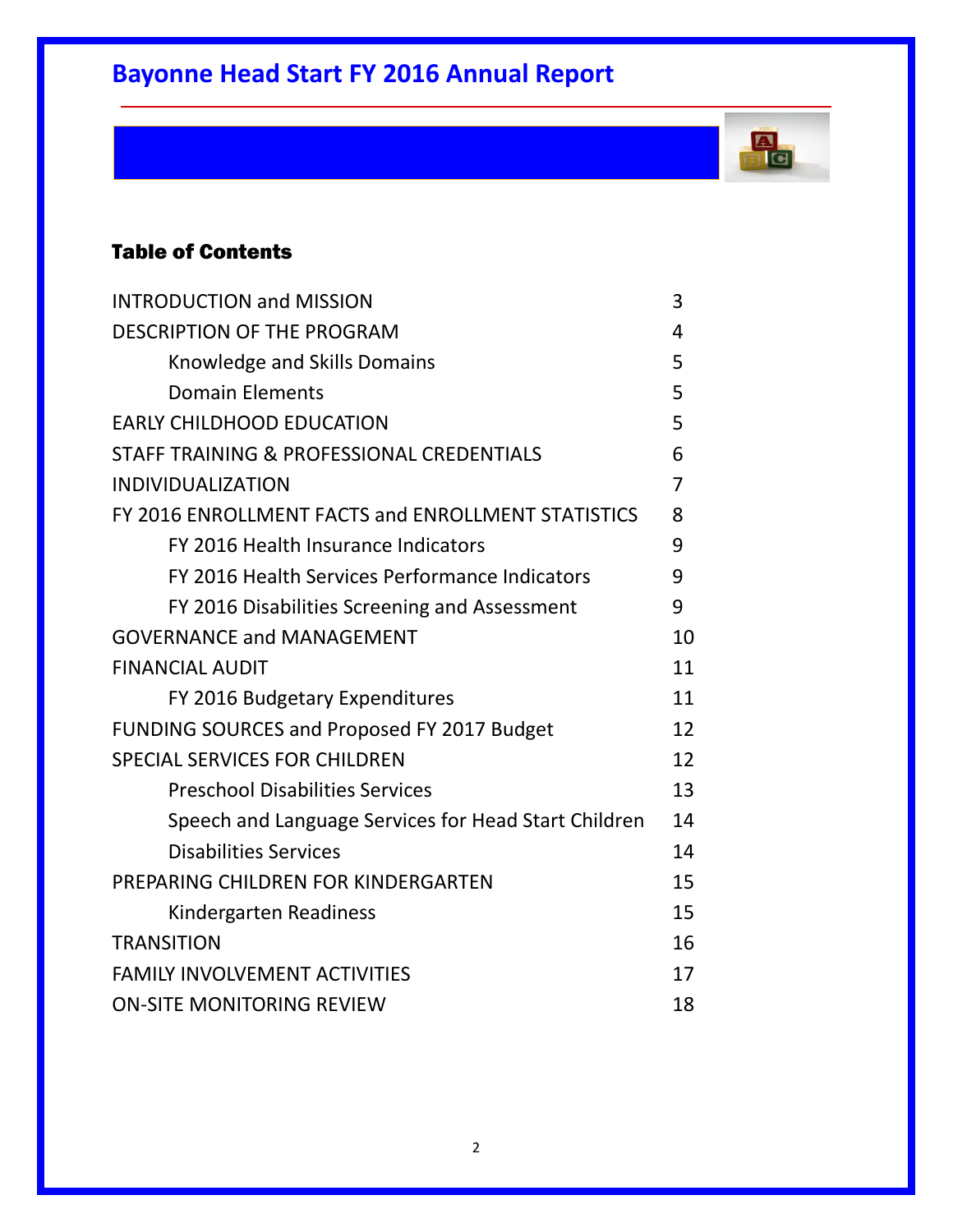

### INTRODUCTION

*Bayonne Economic Opportunity Foundation Head Start (Bayonne Head Start) strives to bring about a greater degree of social competence in children of low-income families. To accomplish this, a comprehensive developmental program has been designed to meet the needs of children, including disability, education, health, nutrition, social services, and parent engagement. The program strives to establish a pattern of success within each child that will promote a feeling of confidence in future endeavors. Experiences for the child and family help to foster a sense of dignity and self-worth that promote active involvement in family and community for the overall improvement of the family's living standards. The program supports and strengthens the parent-child relationships and engages families around children's learning and development.* 

### MISSION STATEMENT

*Bayonne Head Start's overall mission is to promote school readiness of children ages 3 to 5 from low- income families and children with special needs from Bayonne, N.J. by supporting their development in a comprehensive way. Children's readiness for school and beyond is fostered through individualized learning experiences. Its economic development, educational and human services programs shall be directed towards that goal.*

*Bayonne Head Start believes that every person has the ability to enhance their being*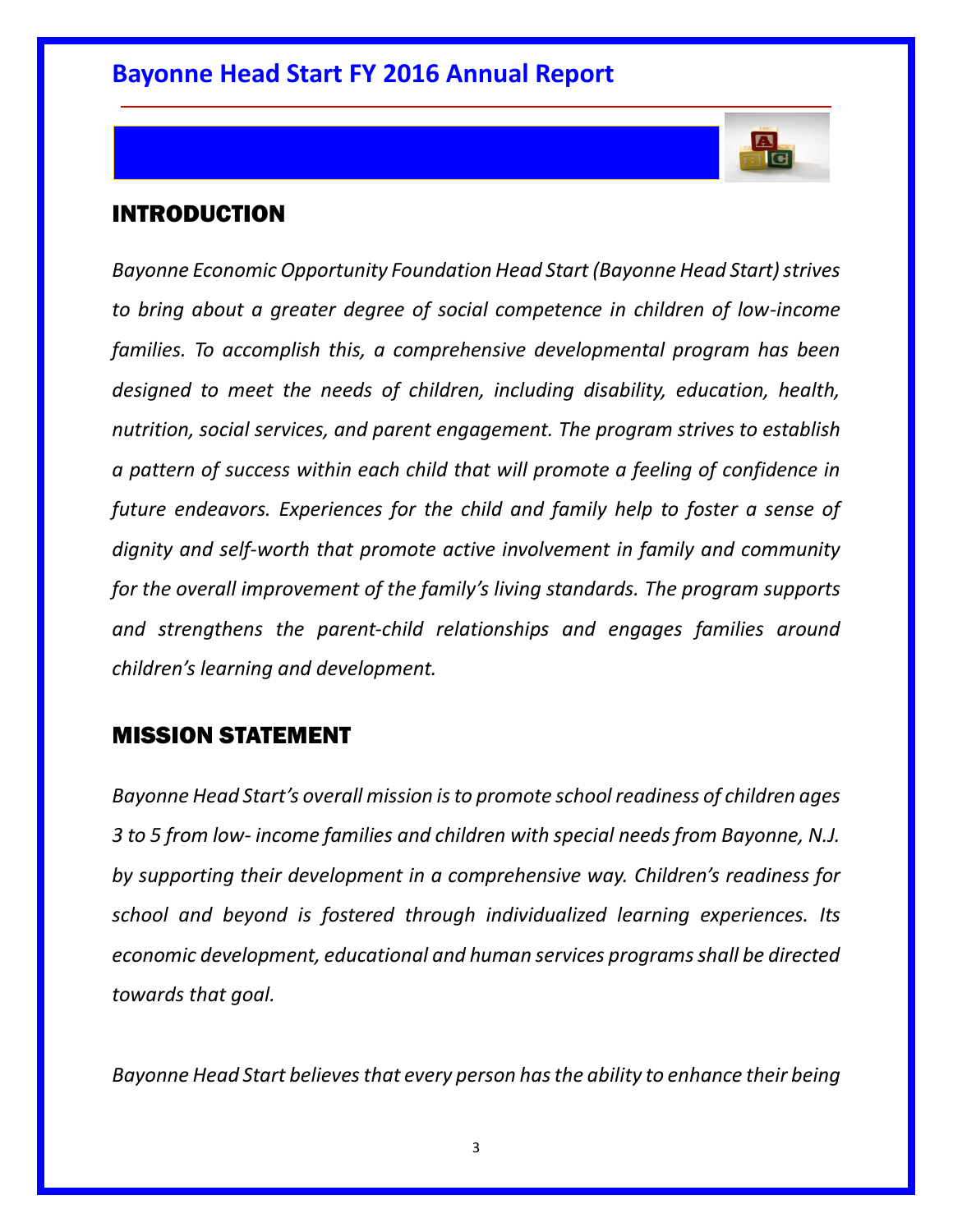

*if their individual needs are met. Therefore, Bayonne Head Start will engage parents in setting priorities to set goals by provide resources and opportunities for social, intellectual and physical growth for both the family and child. Bayonne Head Start is responsive to the ethnic, cultural and linguistic heritage of each child and family.*

#### **DESCRIPTION OF THE PROGRAM**

The Bayonne Head Start program has provided high quality preschool and early childhood educational services to low-income children and families in Bayonne, New Jersey for 51 years. We offer a full-day program to children in three centers located in the city of Bayonne. Our focus is to provide children with the best possible services and support to promote their cognitive, intellectual, social, emotional, health, nutrition, and developmental needs so that they can reach their highest potential to be successful in life.

The program operates from 8:30 am until 2:30 pm. Transportation services are available to a limited number of students who do not live within walking distance to any of the three centers. All children receive a nutritious breakfast, lunch, and snack during the day.

The Bayonne Head Start curriculum and child development services are based on the Head Start Child Development Early Learning Framework. This framework comprises two areas which early childhood education experts believe are critical for the developmental needs of children ages three to five: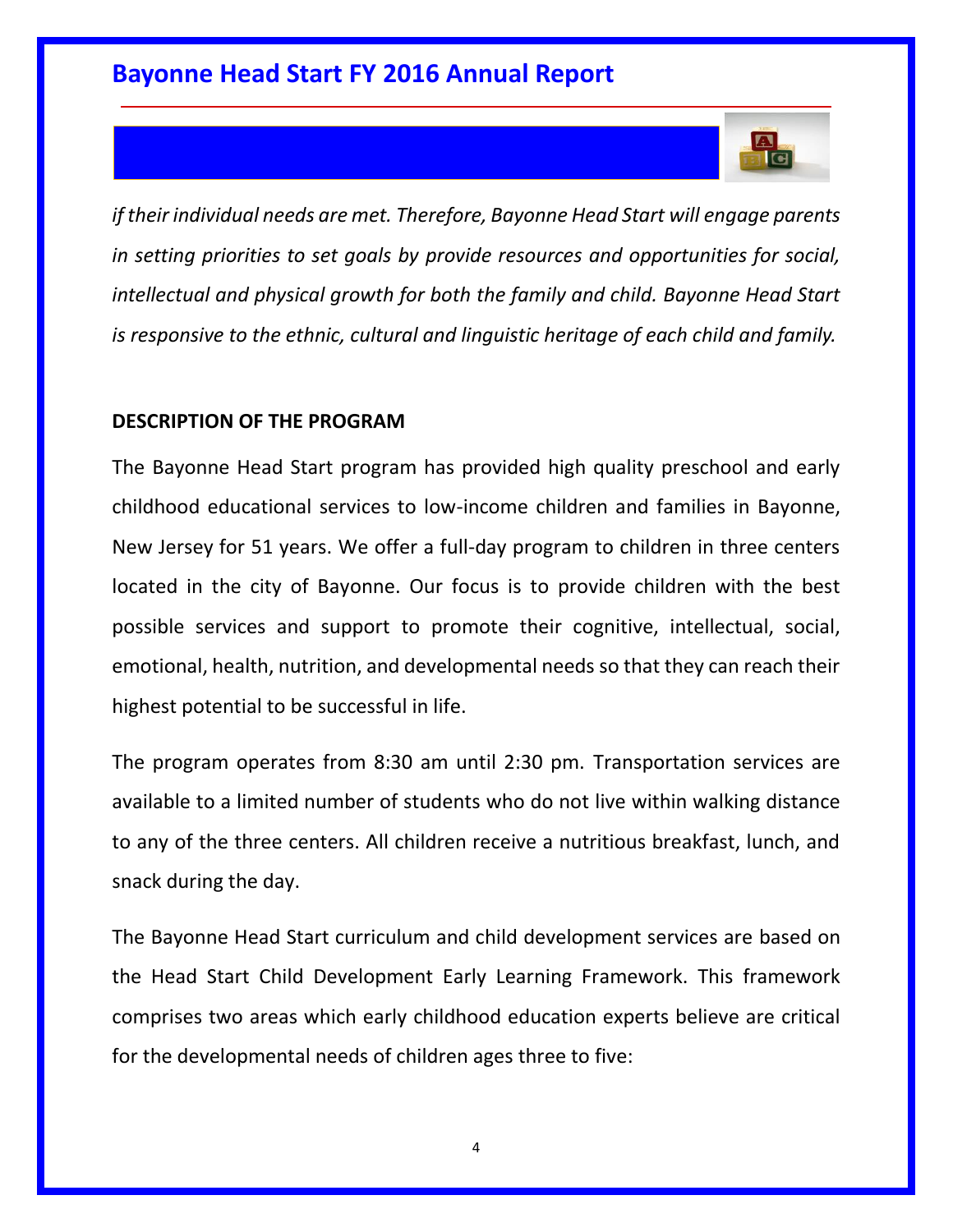

#### **Knowledge and Skills Domains**

• Literacy, Mathematics, Science, Logic and Reasoning, Social Studies, Language Development, Creative Development, Physical Development and Health, English Language Development

#### **Domain Elements**

• Early Writing, Book Appreciation, Phonological Awareness, Number Concepts, Relationships, Quantities, Geometry, Measurement, Patterns, Scientific Skills, Methods, Reasoning and Problem-Solving, Symbolic Representation, History, People and the Environment, Community and Family, Receptive and Expressive Language, Music, Art and Drama, Gross Motor and Fine Motor Skills, Health Knowledge, and Healthy Lifestyle Practices

#### **EARLY CHILDHOOD EDUCATION**

- We use the **High Scope Curriculum** which incorporates core outcomes and benchmarks of the *New Jersey State Department of Education Preschool Teaching & Learning Expectations: Standards of Quality*  www.nj.gov/education/ece/guide/standards.gov
- All children receive behavioral, health, mental health, developmental and disabilities screenings and assessments *within 45 days of enrollment in Bayonne Head Start.* Formal Developmental Screening is performed one time yearly using the Brigance Preschool Screen – www.curriculumassociates.com
- Tracking and assessment for learning and development is performed three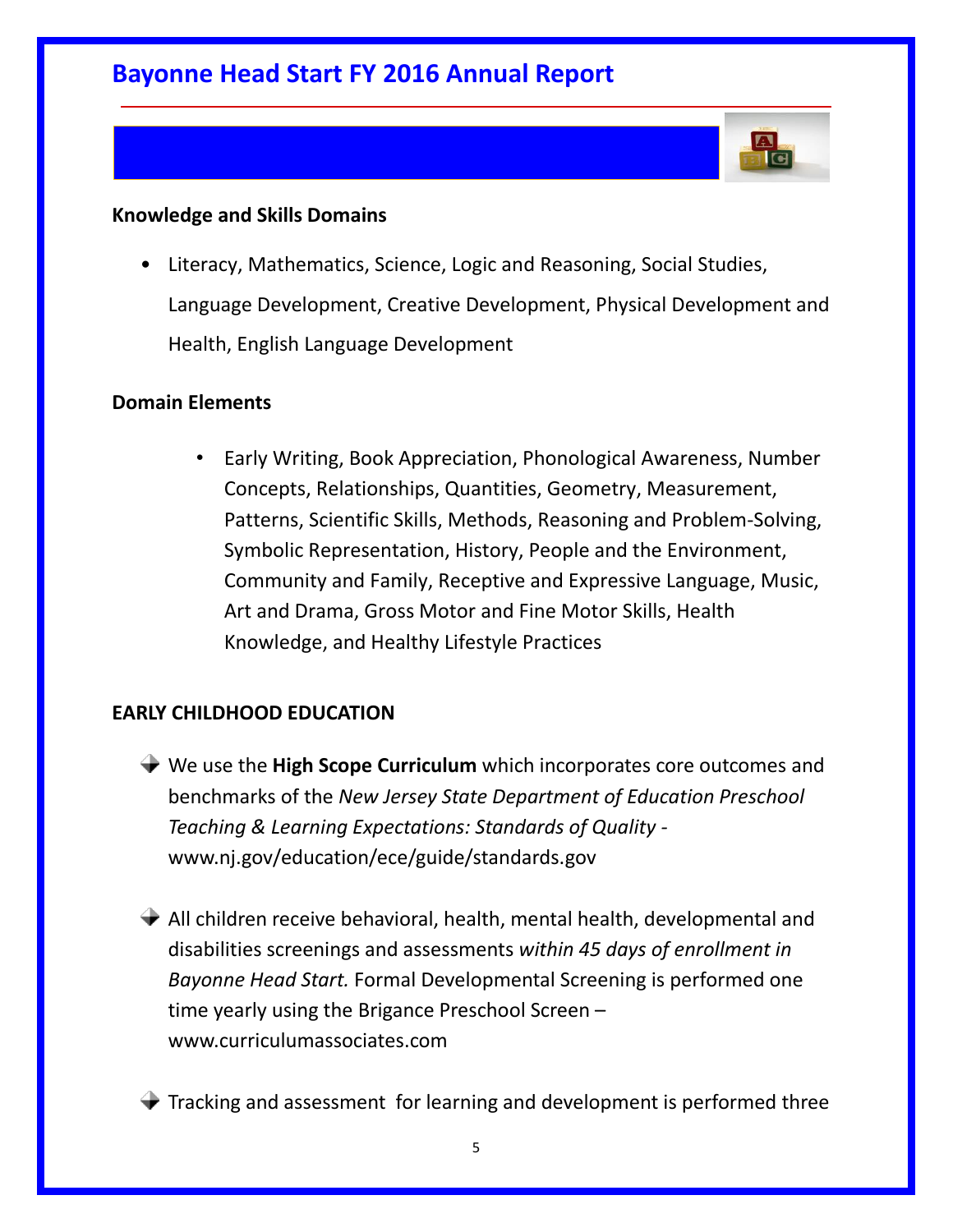

times yearly with each child using the **Online Classroom Observation Record (COR ADVANTAGE)**

- $\rightarrow$  Parent/Teacher conferences are held 3 times yearly for each child
- $\blacktriangleright$  Portfolios are developed for each child showing their work throughout the year

### **STAFF TRAINING & PROFESSIONAL CREDENTIALS**

Bayonne Head Start teachers possess a combination of the following: Master's Degree, Bachelor's Degree, the Bachelor's Degree with P-3 certification and the Associate's Degree. Teacher assistants have met professional standards by possessing or working towards the CDA Credential, Associate's Degree or Bachelor's Degree in early childhood education.

Managers possess the Bachelor's and/or Master's Degree in their field of expertise. Managers focus on key service areas and work as a team to integrate learning, development and inclusion in: Education, Disabilities, Health, Mental Health, Family and Community Partnerships.

Teachers and managers are supported by the following professional consultants and practitioners:

- Clinical psychologist / Mental Health Consultant
- Speech and language pathologist
- Nutrition consultant
- Education Consultant
- Learning consultants through High Scope, State of NJ Head Start Collaboration Office, and the Early Childhood Education (ECE)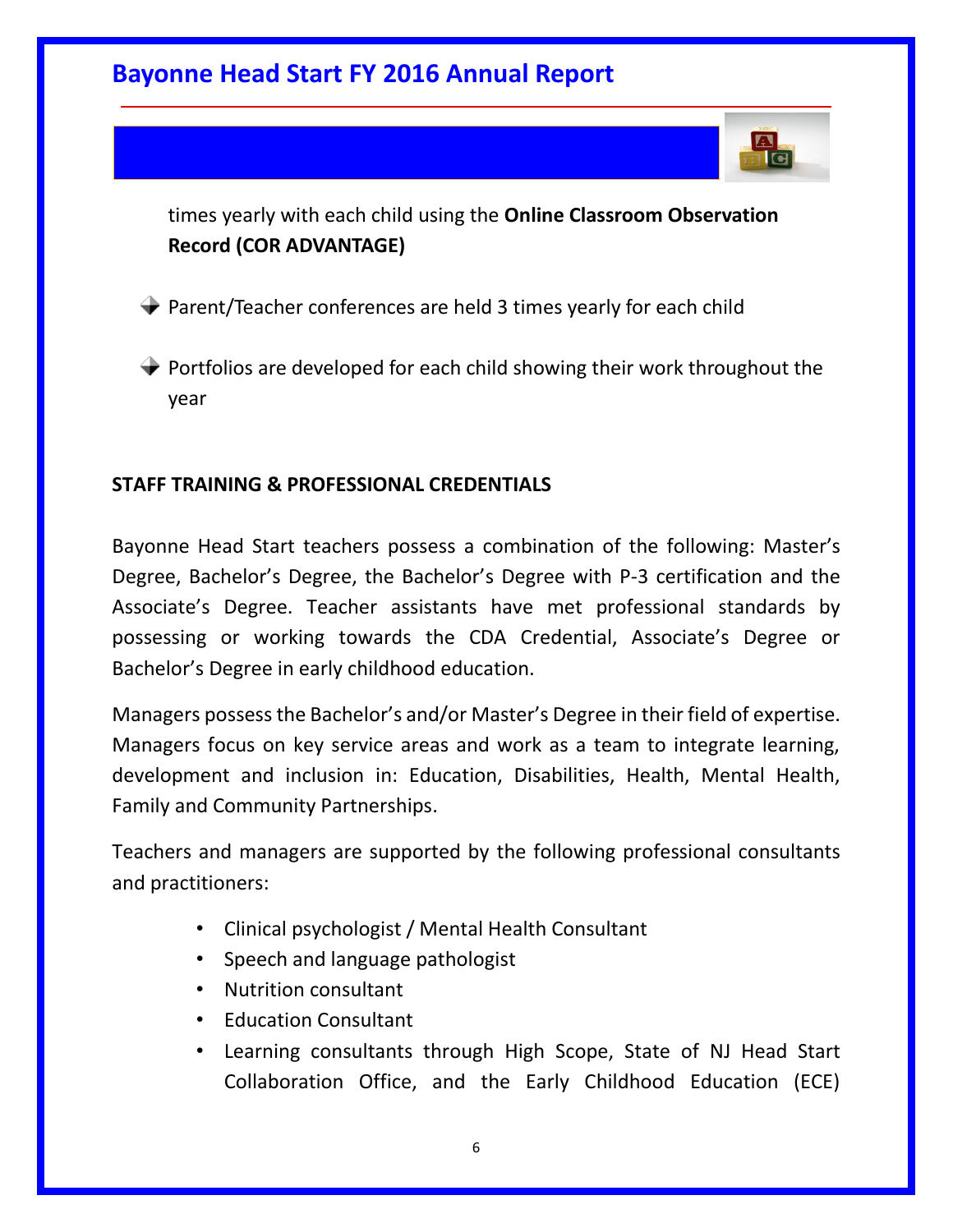Specialists from the Department of Health and Human Services / Administration for Children and Families Region II Head Start

• Best Practices in early childhood education are supported at Bayonne Head Start by research and practice from leading scholars and practitioners in the field of early childhood education

#### **INDIVIDUALIZATION**

Bayonne Head Start, in collaboration with the family, individualizes the program in order to meet each child's unique characteristics and strengths.

Individualization for all children is integral to the Bayonne Head Start program and children's success at being ready for kindergarten. Relationships with parents allow us to tailor the program to each individual child. Our education, health, mental health, disabilities, nutrition, and family and community partnerships services are supportive of children's individual needs, abilities and learning styles.

Bayonne Head Start focuses on:

- Allowing children to learn by interacting with the environment, through experimentation, and at their own pace
- Engaging activities which focus on cognitive and language development with attention to English language learners, children's unique attributes and strengths, and children with special needs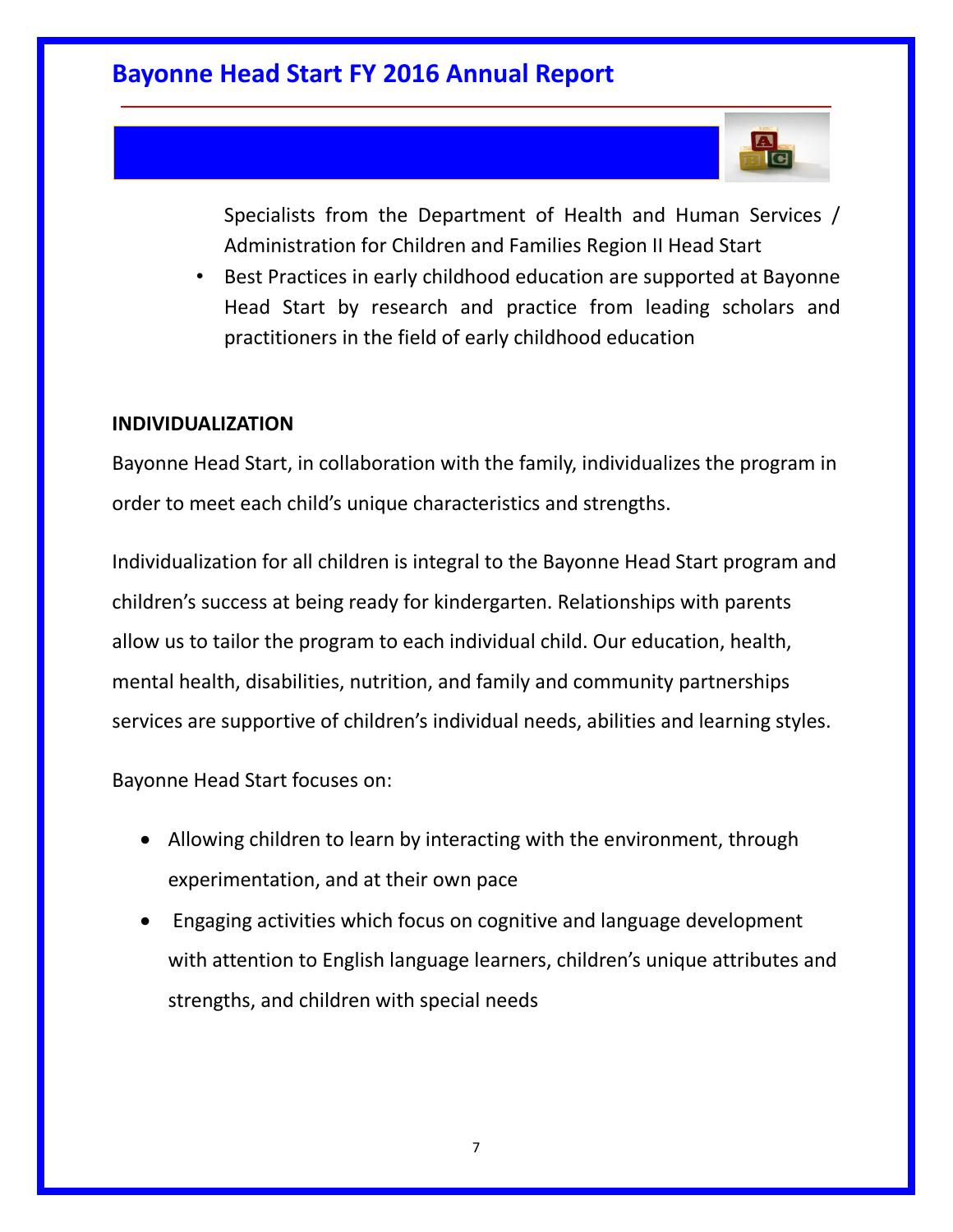Children's oral language, literacy, mathematics, reasoning, and school readiness skills through exploration in the environment and engagement in activities with classmates, teachers, staff, and parents

7. V  $\overline{G}$ 

- Working with children at their own pace to develop skills which will enhance cognitive development
- Working in partnership with parents to support children's individual needs through regular meetings, conferences, updates, and providing suggestions for activities that can be utilized at home

### **Bayonne Head Start FY 2016 Enrollment Facts**

| <b>Funded Enrollment</b>                                                                     | 156  |
|----------------------------------------------------------------------------------------------|------|
| Head Start total number of children and families served                                      | 169  |
| Number of Children served as a percentage of all income eligible children in the Bayonne 33% |      |
| Community                                                                                    |      |
| Monthly enrollment                                                                           | 100% |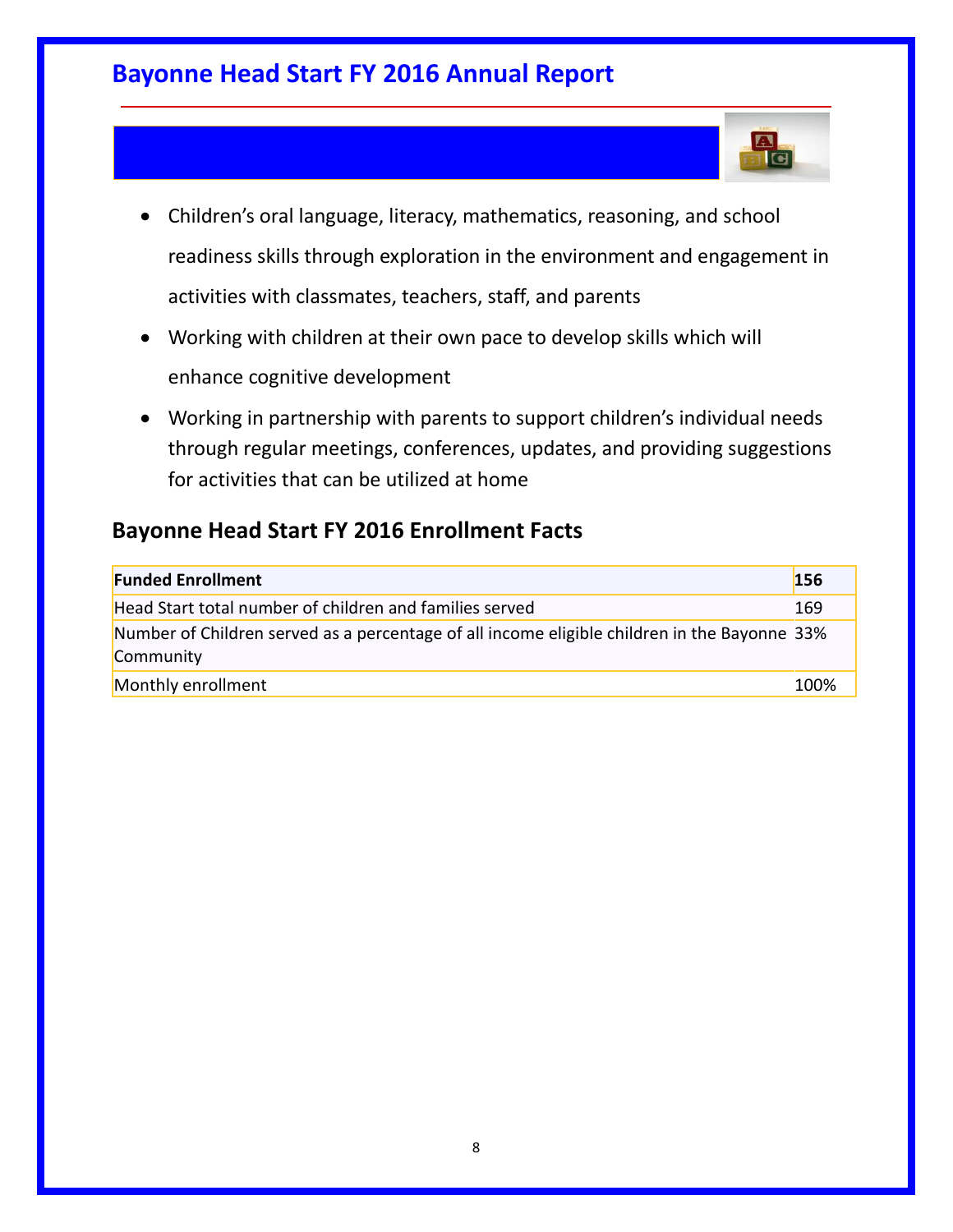

#### **-10.0% 0.0% 10.0% 20.0% 30.0% 40.0% 50.0% 60.0% 70.0% 80.0% 90.0% Receiving Disabilities Services Over Income Homelessness Foster Care Receiving Public Assistance or TANF/SSI Income between 100% and 130% of the Federal Proverty… Income Below of the Federal Proverty Line 13.0% 7.0% -0.1% 0.1% 10.7% 0.0% 82% Bayonne Head Start FY 2016 Enrollment Statisitics as a precentage of eligible children and families served**

#### **FY 2016 Health Insurance Indicators**

| Children with health insurance                   | 100%    |
|--------------------------------------------------|---------|
| Children enrolled in Medicaid and /or CHIP       | 93%     |
| Children enrolled in state-only funded Insurance | $& 1\%$ |
| Children with private health insurance           | 5.3%    |
| Children with no health insurance                | $1\%$   |

#### **FY 2016 Health Services Performance Indicators**

Percentage of children up to date on preventative health care 100%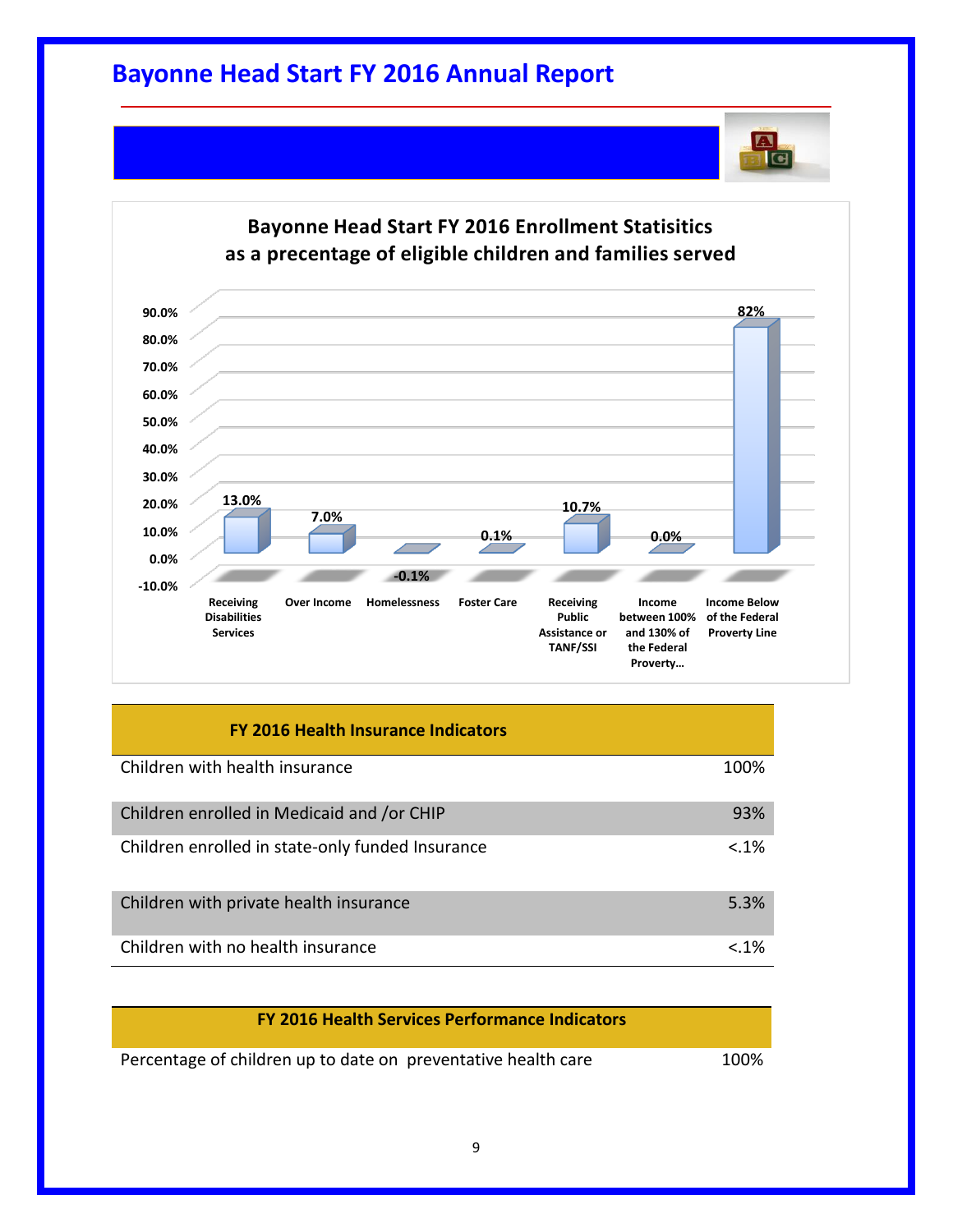| Percentage of children up to date or have received all possible<br>immunizations                                            | 99.4%  |
|-----------------------------------------------------------------------------------------------------------------------------|--------|
| Percentage of children up to date on professional dental exams or<br>age-appropriate preventive or primary oral health care | 100%   |
| Percentage of children with ongoing source of continuous,<br>accessible medical care                                        | 100%   |
| Percentage of children with continuous, accessible dental care                                                              | 100%   |
| Percentage of children who meet the state's guidelines for an<br>exemption from immunizations                               | $>1\%$ |
|                                                                                                                             |        |
| FY 2016 Disabilities Screening and Assessment                                                                               |        |

| Percentage of children who completed developmental, sensory, and<br>behavioral screenings                                                                                                                    | 100% |
|--------------------------------------------------------------------------------------------------------------------------------------------------------------------------------------------------------------|------|
| Percentage of children who completed developmental, sensory, and<br>behavioral screenings and were identified as needing follow-up<br>assessment or formal evaluation to determine if they have a disability | 100% |
| Percentage of children who were determined to be eligible to receive<br>special education and related services and have received services                                                                    | 100% |

### **GOVERNANCE & MANAGEMENT**

### **SHARED GOVERNANCE**

| <b>Board of Trustees</b>         | <b>Policy Council</b>         |
|----------------------------------|-------------------------------|
| <b>Community Representatives</b> | 51% Parent representatives of |
| Parent Representatives           | currently enrolled children   |

| <b>CEO/EXECUTIVE DIRECTOR - Samantha Howard</b> |                                                                                   |                                           |  |
|-------------------------------------------------|-----------------------------------------------------------------------------------|-------------------------------------------|--|
| <b>BOARD OF TRUSTEES</b>                        | <b>REPRESENTATIVES</b><br><b>Chester Banks</b>                                    | <b>POLICY COUNCIL</b>                     |  |
| Anthony Timpanaro,<br>Chairperson               | Tanya Austin-Maccagno<br>Michelle Byrd<br><b>Victor Pesantez</b><br>Kenneth Poesl | Brennis Wilson,<br>President              |  |
| Diane Liming,<br><b>Vice Chairperson</b>        |                                                                                   | Jaime Denlinger,<br><b>Vice-President</b> |  |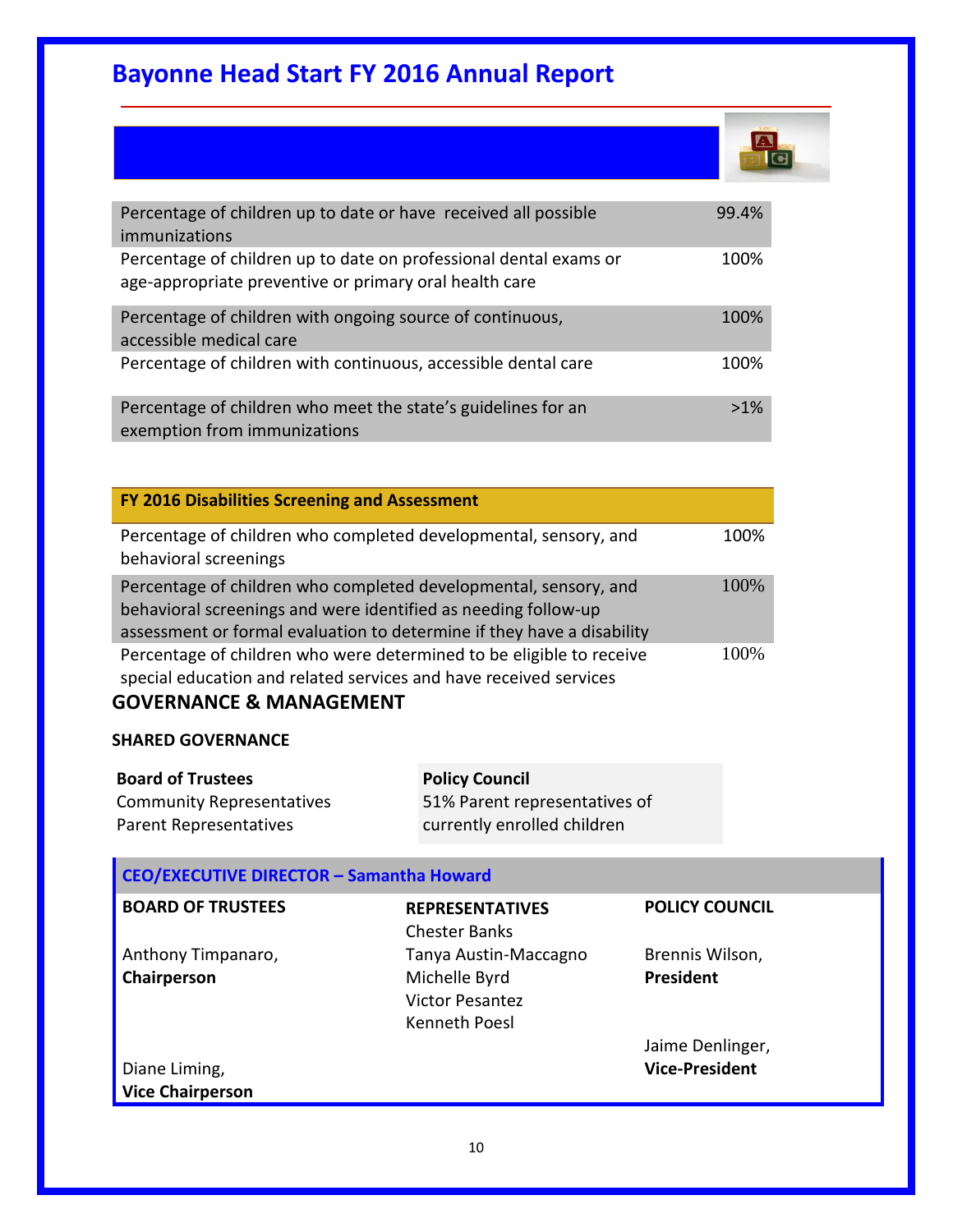

Cinthia Boniche, **Secretary**

Chaoqun Ma Maria Martinez Celina Mercado **Parent Representatives**

Joanne Martinez Rosemary Kellner, **Community Representatives**

#### **Head Start Program Managers**

| <b>Director</b>           | <b>FCP COORDINATOR</b>            | <b>CFO</b>                        |
|---------------------------|-----------------------------------|-----------------------------------|
| <b>Rosemary Simnowitz</b> | Melynda Cruz                      | <b>Anthony Segarra</b>            |
|                           |                                   |                                   |
|                           |                                   |                                   |
| <b>Health Manager</b>     | <b>Mental Health Manager/Dis.</b> | <b>Education/Literacy Manager</b> |
| Maria Sczepkowski         | <b>Manager</b>                    | Stefania De Ros                   |

#### FINANCIAL AUDIT

Rosemary Kellner,

Catherine Laszkow,

**Secretary**

**Treasurer**

*Bayonne Economic Opportunity Foundation's* annual independent audited financial statements for the year ended January 31, 2016 were issued by the Spire Group, PC, CPAs and Consultants on June 9, 2016. An unqualified opinion was issued on the financial statements and no internal control or compliance findings were reported for the Head Start program.

The Head Start supports staff efforts through salaries that are comparable to similar positions in the community: teaching staff, managing staff including specialists and directors, family advocates, and other support staff. The organizational structure is aligned with goals, as well as being compliant with the Head Start Act and Head Start Performance Standards.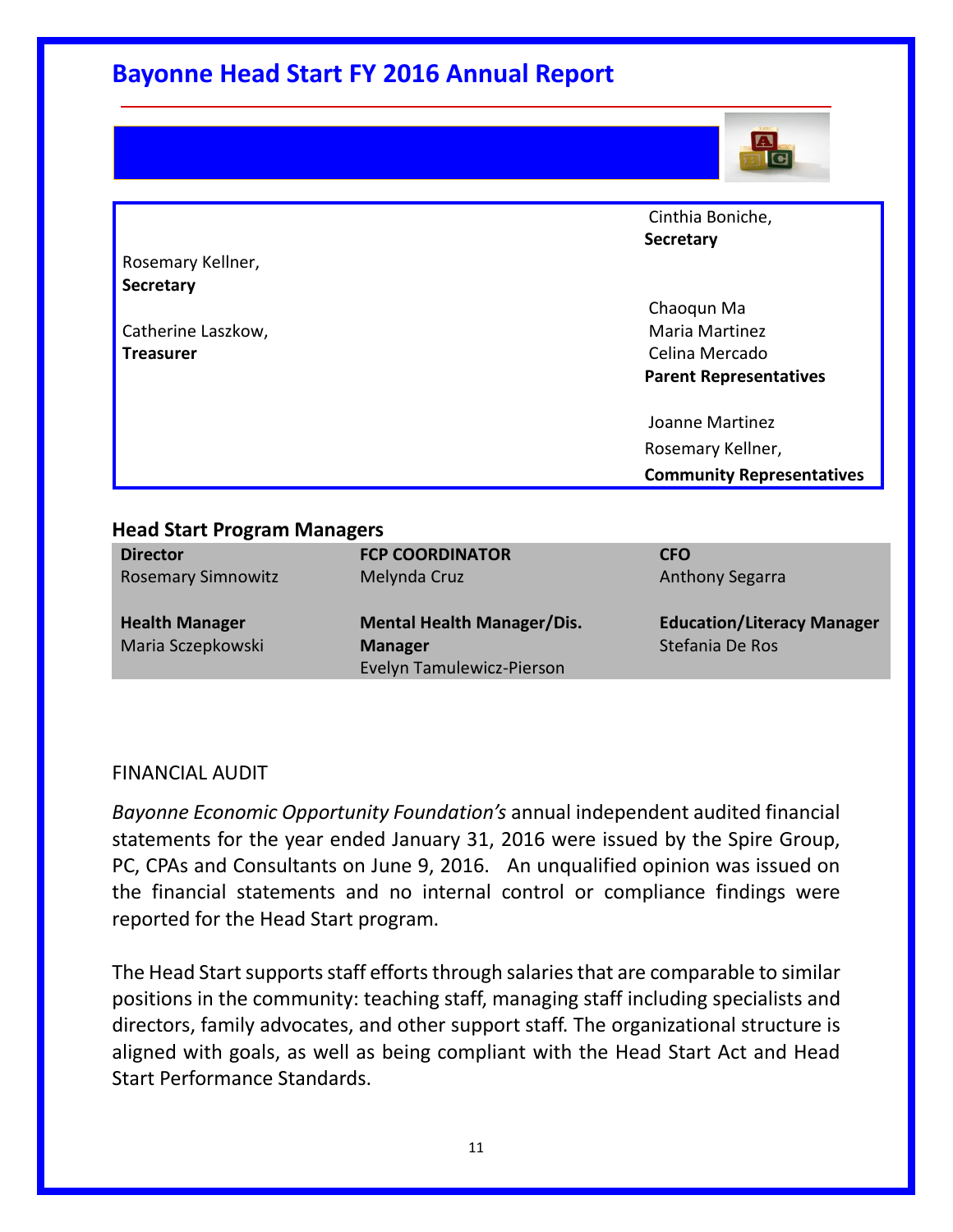



 $\left| \frac{1}{2} \right|$ **I**GI

#### **Bayonne Head Start is Supported by Federal Funding:**

**FY 2/1/2015 – 1/31/2016**

| <b>Department of Health &amp; Human Services</b> |           |
|--------------------------------------------------|-----------|
| <b>Head Start</b>                                | 1,451,247 |
| <b>Dept. of Agriculture - USDA</b>               | 116,342   |
|                                                  |           |
| <b>Total Federal Funding</b>                     | 1,567,589 |
| In-Kind                                          | 438,806   |

Dated April 27, 2016, Program Instruction, ACF-PI-HS-16-03, informed and approved Head Start grantee an increase of cost-of-living adjustment (COLA), retroactive 2/1/2016.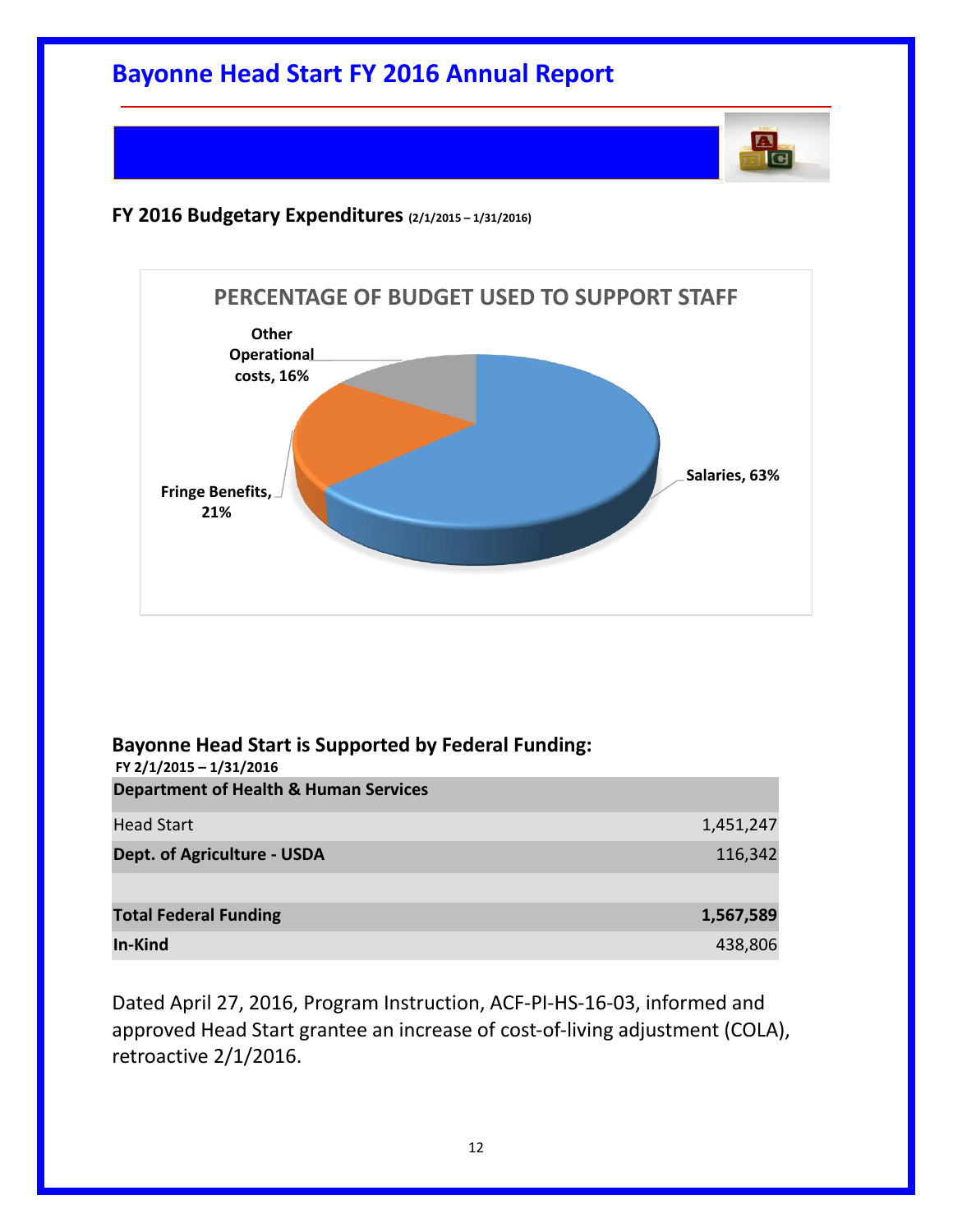

#### **FY 2017 Proposed Budget (2/1/2016 – 1/31/2017)**



#### **Special Services for Children**

- All Children receive development, health, and mental health screenings
- All children identified with issues are referred to the Bayonne Board of Education Child Study Team for developmental and health related disabilities evaluation
- All identified children receive in-class support from the Bayonne Head Start service area:
	- **Mental Health / Disabilities Manager—**Oversees the BBOE Inclusion children and the JCMC Speech and Language Pathologist, as well as the children receiving speech
	- Makes observations, conducts parent/staff meetings and referrals for counseling and support through Bayonne Mental Health
	- Provides in-class support and modifications as necessary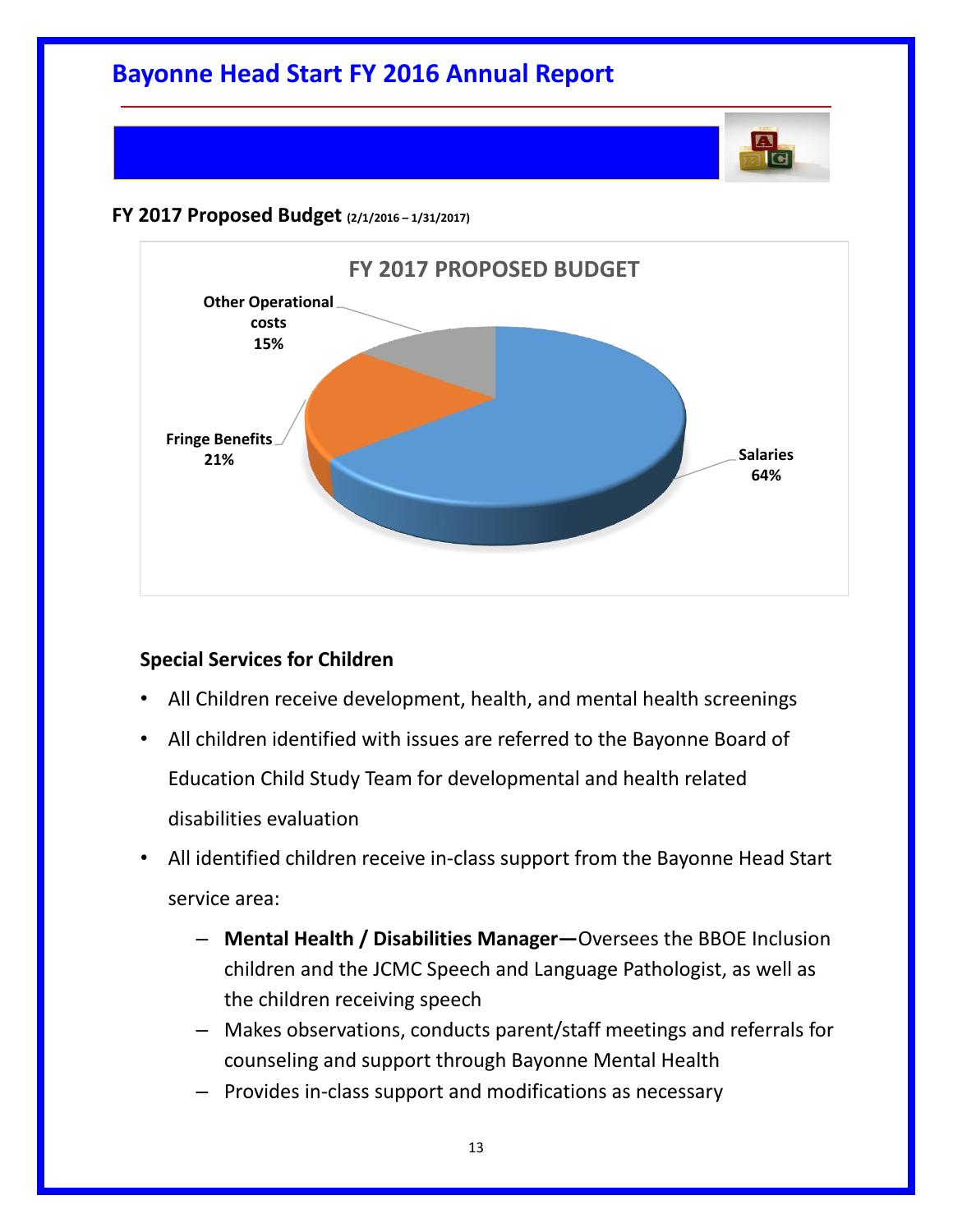- **Mental Health Consultant—**Performs observations, formal evaluation and parent consultation, makes recommendations on strategies, support, and specialized services if necessary
- Children identified as needing additional classroom support and who are awaiting BOE evaluations are referred to the Jersey City Medical Center's Child & Adolescent Behavioral Health Services

### **Preschool Disabilities Services**

22 Bayonne Head Start Children enrolled in the 2016 program year with an IEP (Individual Education Plan) from the Bayonne Board of Education received disabilities-related services

- Bayonne Head Start used Head Start funding to provide facilities, teaching staff, nutrition, health services, classroom equipment and on-site disabilities services through the Part-Day Program Option
- 16 Children were provided speech therapy exclusively through Bayonne Head Start funding and receive speech and language therapy on-site through the Jersey City Medical Center (JCMC)

#### **Speech and Language Services for Head Start Children:**

- $\checkmark$  Identified children receive on-site speech and language therapy with the Jersey City Medical Center Speech and Language Pathologist once a week
- $\checkmark$  Children receive an in-class service plan, support and modifications that integrate speech and language development in the curriculum based on a child's individual needs
- $\checkmark$  The Bayonne Head Start Mental Health / Disabilities Manager is the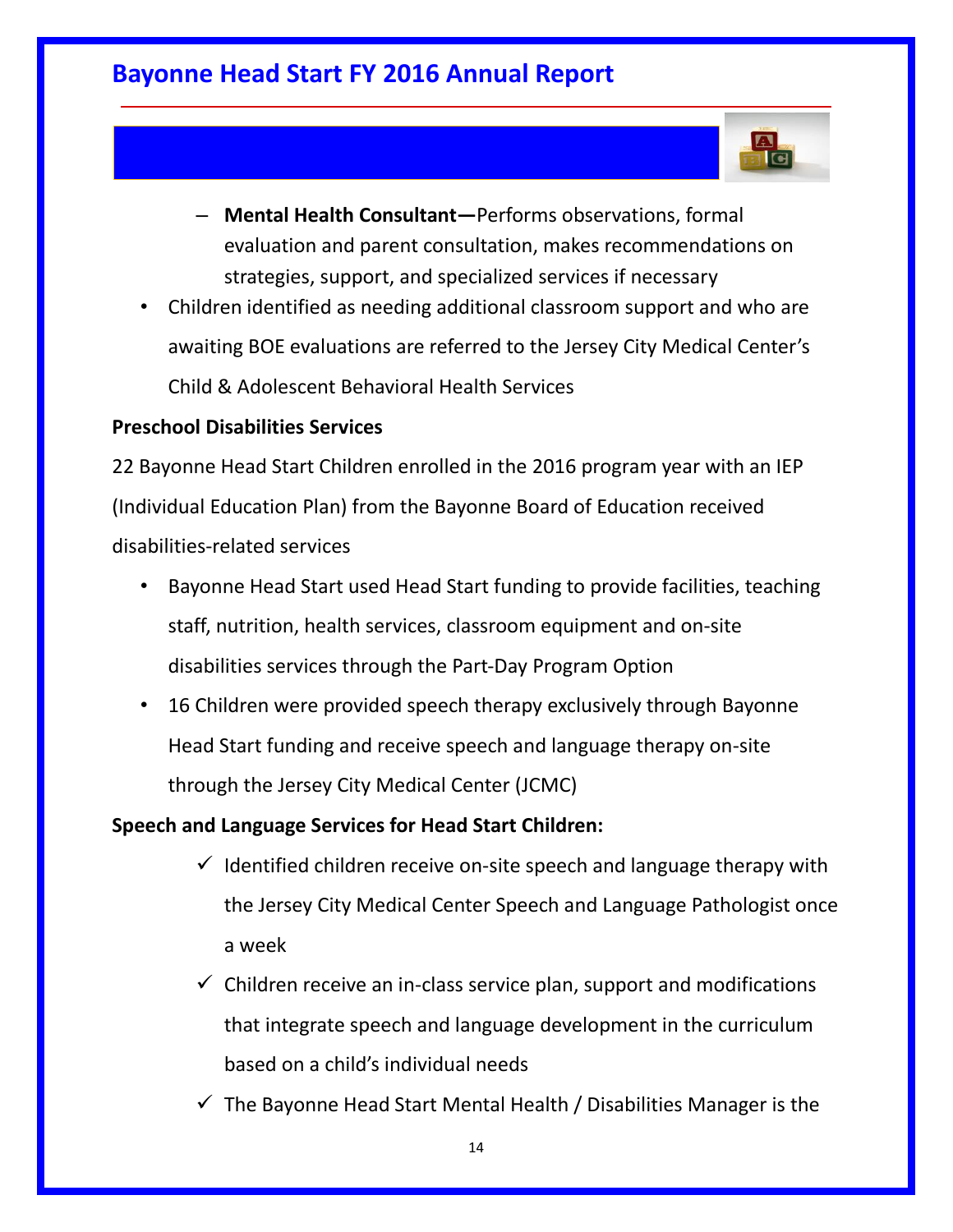

liaison between Head Start parents and the JCMC Speech and Language Pathologist, providing the necessary services between them. The JCMC Speech and Language Pathologist provides a diagnosis, service plan and is available to meet with parents

### **Disabilities Services are an integral part of Kindergarten Readiness**

- Bayonne Head Start is a key provider of disabilities services to preschoolaged children in Bayonne
- Our early intervention and integrated services model addresses major developmental delays
- Providing Preschool Disabilities Services for speech and language is of value because children are better prepared for kindergarten and costs may be reduced to support these children once they enter kindergarten
- Bayonne Head Start Preschool Disabilities Services can impact, in a positive way, children's success in kindergarten and beyond
- Preschool Disabilities Services for speech and language can mitigate the need for increased and additional services once a child enters Kindergarten

#### **PREPARING CHILDREN for KINDERGARTEN**

Throughout the year Bayonne Head Start children's development is assessed and monitored to ensure success in their cognitive growth. Families are encouraged to participate in trainings, workshops and conferences to maintain a strong partnership between school and home. Various in-house and community services such as intervention for a child are available to better serve our families' needs.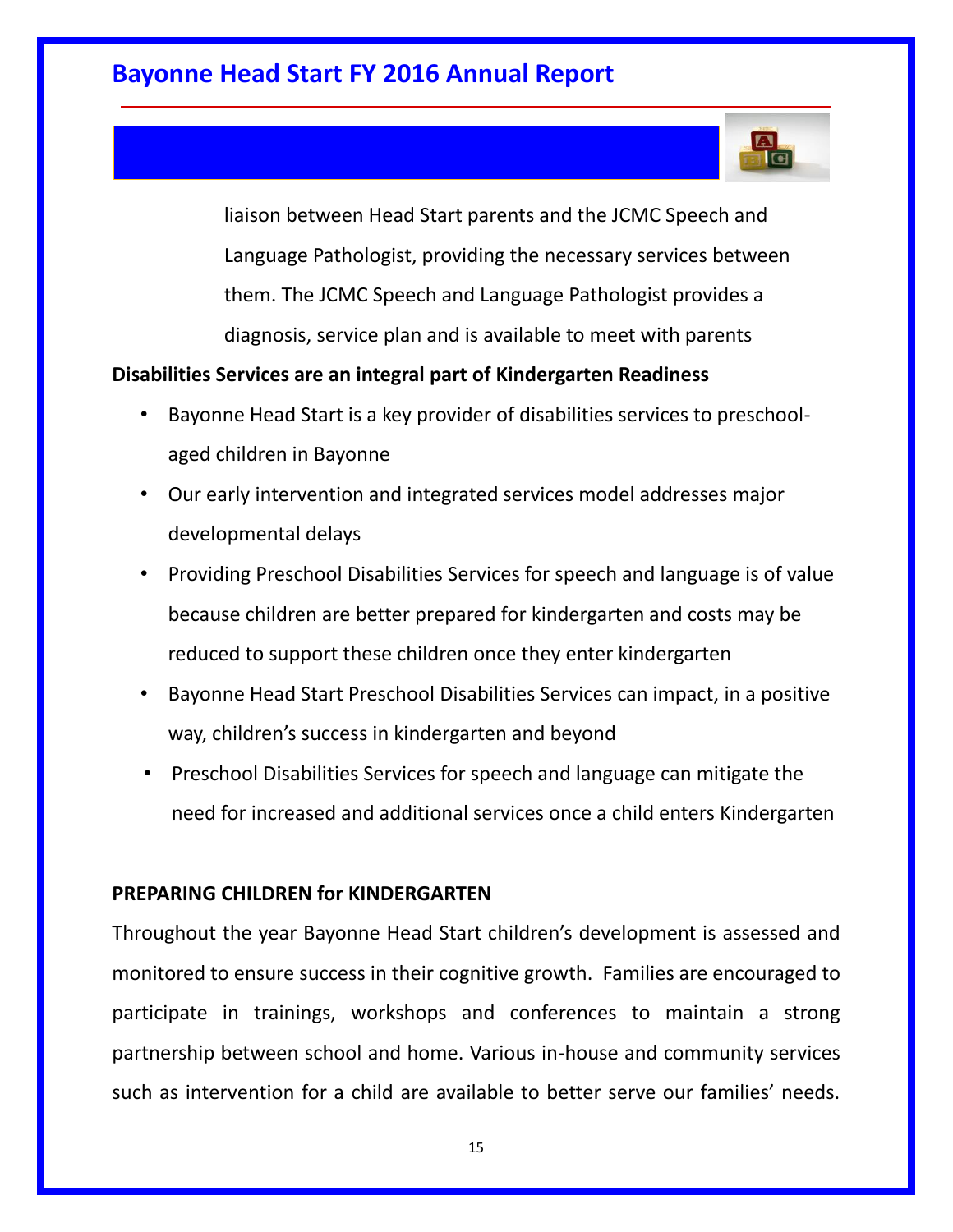Education Curriculum meetings are offered several times a year to assist parents with math and literacy in the home to support school readiness goals.

#### **School Readiness**

Bayonne Head Start provides a full range of high quality early childhood education services that prepare children to be a success in school:

- Classroom routines (attendance, following schedules, listening)
- Emergent academic skills
- Familiarity with taking standardized testing
- Appropriate social behaviors
- Self- management

We use the High Scope Curriculum to educate the children. This curriculum supports active learning and focuses on the development of the whole child. Our CLASS (Classroom Assessment Scoring System) is used to assess the quality of teacher-child interactions.

COR Advantage is used to track and measure children's progress.

**COR Advantage Domain Report by marking period:** 

| <b>COR Domain</b>                       | Period 1 | Period 2 | Period 3 |
|-----------------------------------------|----------|----------|----------|
| Approaches to Learning                  | 22%      | $50\%$   | 68%      |
| Social and Emotional Development        | 26%      | $50\%$   | 69%      |
| Physical Development and Health         | 46%      | 69%      | 88%      |
| Language, Literacy and<br>Communication | 28%      | $50\%$   | 71%      |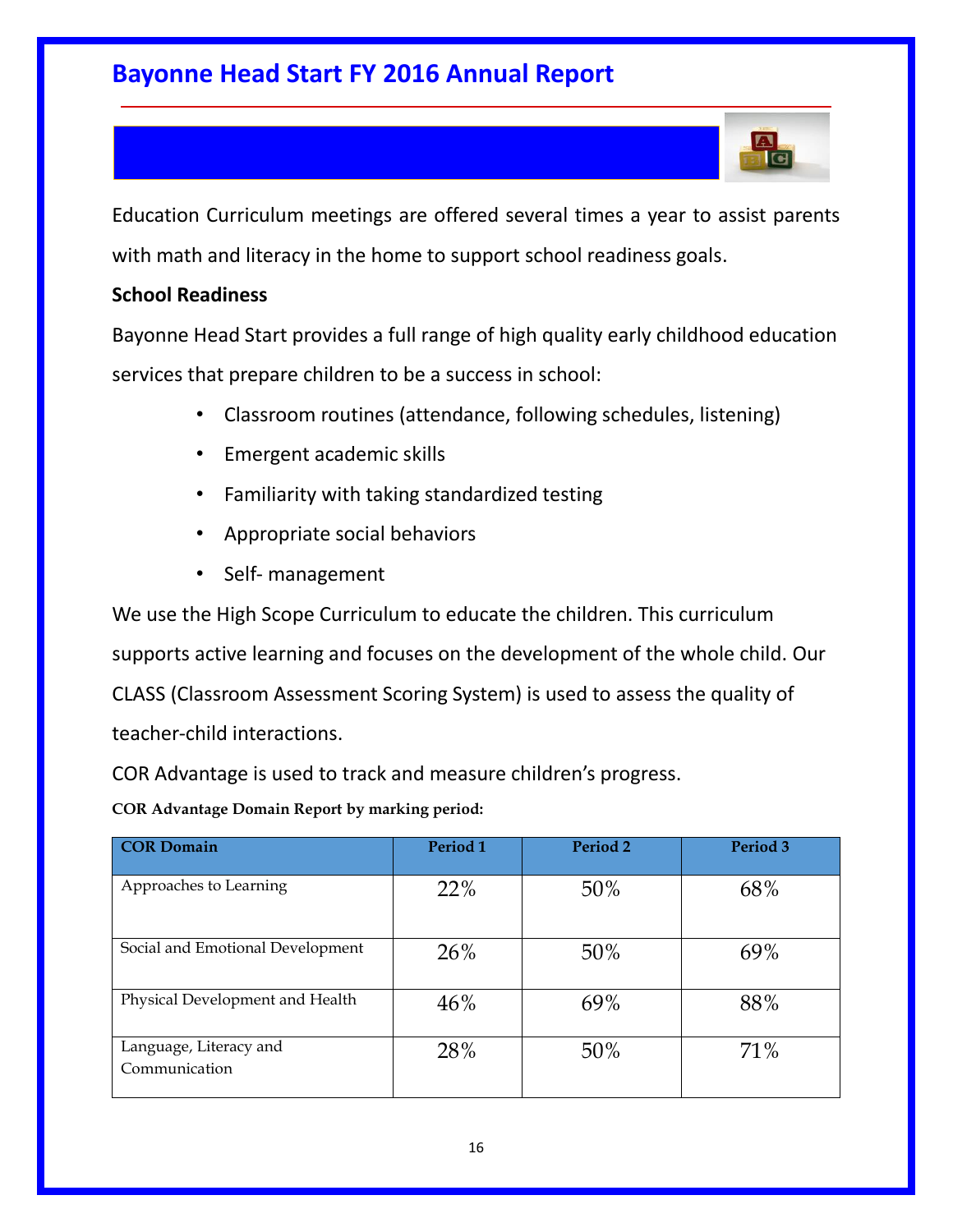|                           |     |     | $\blacksquare$ |
|---------------------------|-----|-----|----------------|
|                           |     |     |                |
| Mathematics               | 18% | 49% | 67%            |
| <b>Creative Arts</b>      | 26% | 56% | 74%            |
| Science and Technology    | 22% | 49% | 65%            |
| Social Studies            | 22% | 46% | 65%            |
| English Language Learners | 78% | 92% | 98%            |

### **TRANSITION**

Visits to the district kindergartens are scheduled so children have a realized and positive experience with transitioning from pre-school to kindergarten. A yearly Kindergarten transition meeting is held for families. District school members such as the Director of Early Childhood Education and kindergarten teachers are invited to present an informative meeting for families along with handouts regarding what to expect.

Schools that Bayonne Head Start children visited during May, 2016 for Kindergarten Transition were: Mary Donohoe School, Bailey School, and Midtown School. The children prepared an "*All about Me*" booklet with their families to give to their kindergarten teachers on their first day of school. The children visited Midtown School for the Week of the Young Child Opening Celebration.

#### **FAMILY INVOLVEMENT ACTIVITIES**

Bayonne Head Start parents had an opportunity to participate in trainings that included child growth and development, child abuse, lead poisoning and poison

17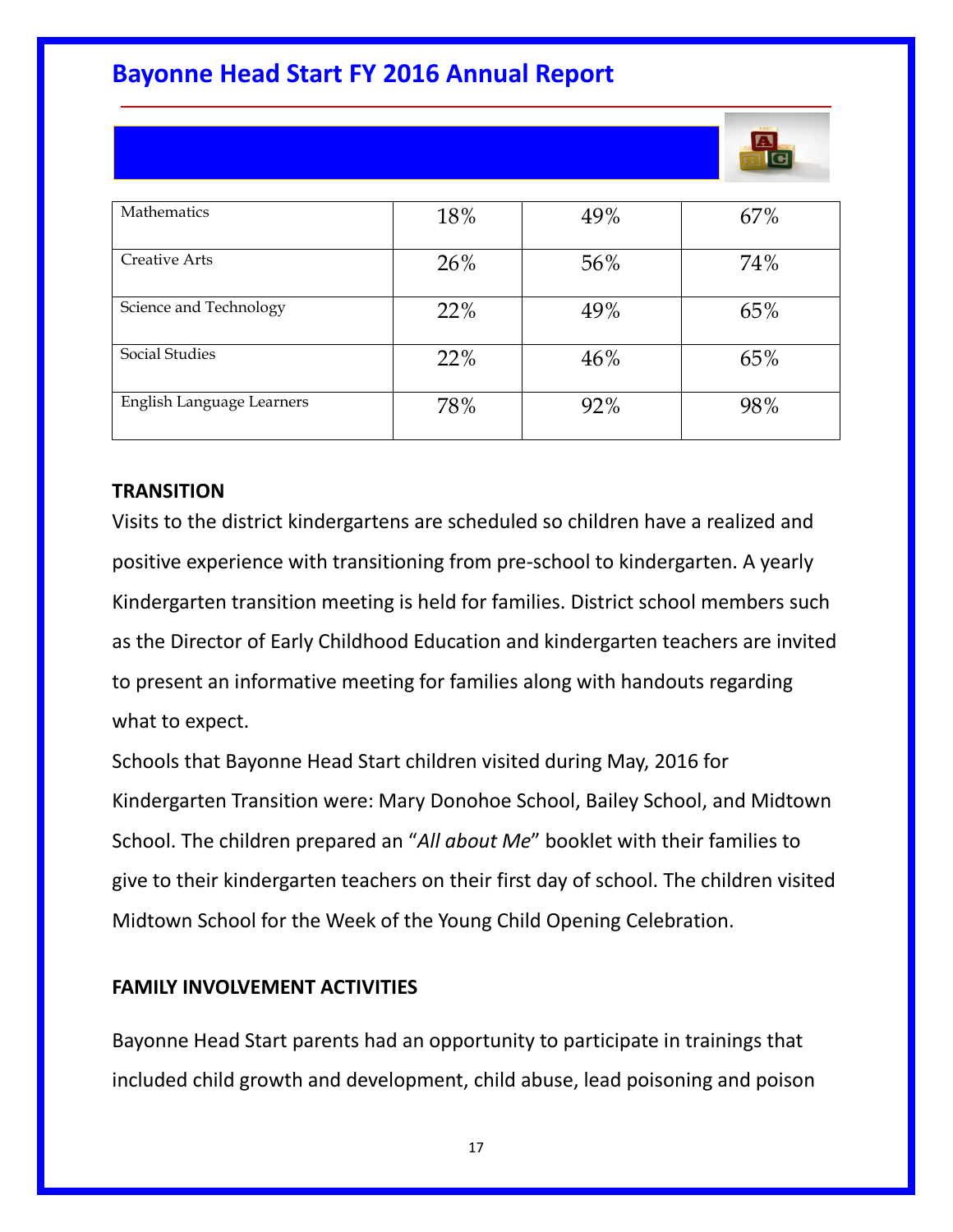control, emergency preparedness, and clean air. Parents also had ample opportunities to volunteer to assist teachers in the classroom.

Additional family involvement activities included:

- $\rightarrow$  Parent Committee
- **→ Policy Council**
- **← Classroom Workshops**
- $\blacktriangleright$  Parent Orientation Meeting
- **► Education Curriculum Meetings**
- $\rightarrow$  Mental Health / Disabilities Group Meetings
- $\rightarrow$  Health Advisory Committee Meetings
- $\rightarrow$  Reading is Fundamental (RIF) Planning Meetings
- $\blacktriangleright$  Fatherhood Activities
- **→** Fathers Bring Your Child to School Day
- $\rightarrow$  Multi-cultural Activities in the Classroom
- $\blacktriangleright$  Reading in the Classroom on Dr. Seuss Day
- **→ Parent Teacher Conferences**
- $\rightarrow$  Family Fun Day
- Self- Assessment

### **ON-SITE MONITORING REVIEW**

The most recent on-site monitoring review of the Bayonne Economic Opportunity Foundation Head Start program was conducted on September 19, 2014 by the U.S. Department of Health and Human Services Administration for Children and